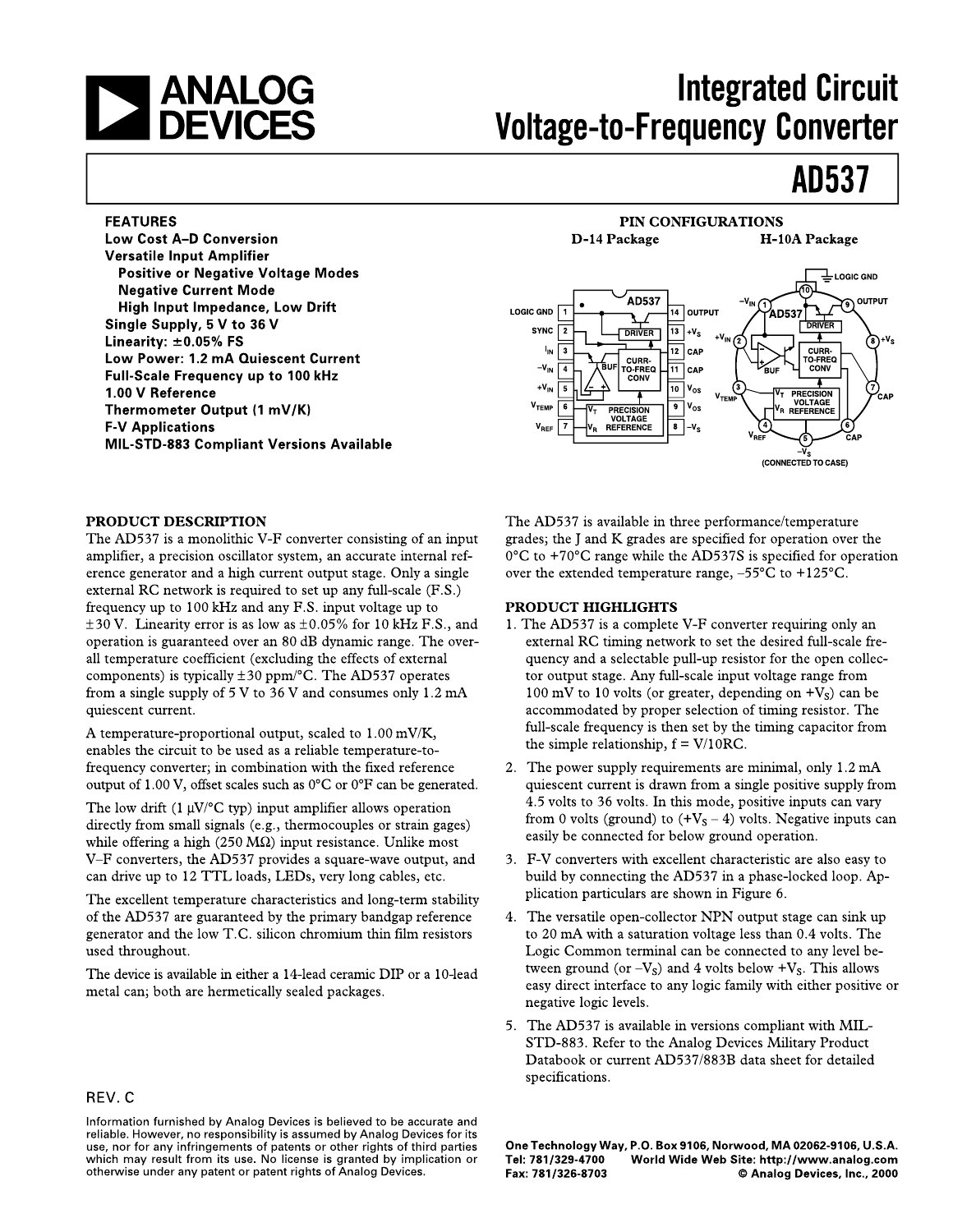# $AD537-SPECTIFICATIONS$  (typical @ +25°C with V<sub>s</sub> (total) = 5 V to 36 V, unless otherwise noted)

| Model                                                                | $AD537$ $IH$                        | $AD537$ JD           | AD537KD<br><b>AD537KH</b>                             | AD537SD <sup>1</sup><br>AD537SH <sup>1</sup> |
|----------------------------------------------------------------------|-------------------------------------|----------------------|-------------------------------------------------------|----------------------------------------------|
| CURRENT-TO-FREQUENCY CONVERTER                                       |                                     |                      |                                                       |                                              |
| <b>Frequency Range</b><br>Nonlinearity <sup>1</sup>                  | 0 kHz to 150 kHz                    | $\star$              | $^{\star}$                                            | $\star$                                      |
| $f_{MAX} = 10$ kHz                                                   | $0.15\%$ max $(0.1\%$ typ)          | $^\star$             | $0.07\%$ max                                          | $\star\star$                                 |
| $f_{MAX}$ = 100 kHz                                                  | $0.25\%$ max $(0.15\%$ typ)         | $\star$              | $0.1\%$ max                                           | $\star\star$                                 |
| Full-Scale Calibration Error                                         |                                     |                      |                                                       |                                              |
| $C = 0.01 \mu F$ , $I_{IN} = 1.000 \text{ mA}$                       | $\pm 10\%$ max                      | $\pm 7\%$ max        | $\pm 5\%$ max                                         | $\star \star$                                |
| vs. Supply $(f_{MAX} < 100$ kHz)                                     | $\pm 0.1\%$ /V max (0.01% typ)      | $^\star$             |                                                       | $^\star$                                     |
| vs. Temp $(T_{MIN}$ to $T_{MAX}$ )                                   | $\pm 150$ ppm/°C max (50 ppm typ)   | $\star$              | 50 ppm/ $\rm ^{\circ}C$ max (30 ppm typ) <sup>2</sup> | 250 ppm/°C max                               |
| <b>ANALOG INPUT AMPLIFIER</b>                                        |                                     |                      |                                                       |                                              |
| (Voltage-to-Current Converter)                                       |                                     |                      |                                                       |                                              |
| Voltage Input Range                                                  |                                     |                      |                                                       |                                              |
| Single Supply                                                        | 0 to $(+VS - 4)$ Volts (min)        | $^\star$             | $^\star$                                              | $\star$                                      |
| Dual Supply                                                          | $-VS$ to $(VS - 4)$ Volts (min)     | $^\star$             | $^\star$                                              | $\star$                                      |
| Input Bias Current                                                   |                                     |                      |                                                       |                                              |
| (Either Input)                                                       | $100 \text{ nA}$                    | $^\star$             | $^\star$                                              | $^\star$                                     |
| Input Resistance (Noninverting)                                      | $250 \text{ M}\Omega$               | $\star$              | $\star$                                               | $\star$                                      |
| Input Offset Voltage                                                 |                                     |                      |                                                       |                                              |
| (Trimmable in "D" Package Only)                                      | 5 mV max                            |                      | 2 mV max                                              | $\star\star$                                 |
| vs. Supply                                                           | $200 \mu V/V$ max                   | $100 \mu V/V$ max    | $100 \mu V/V$ max                                     | $\star\star$                                 |
| vs. Temp $(T_{MIN}$ to $T_{MAX}$ )                                   | $5 \mu V$ °C                        | $^\star$             | $1 \mu V$ <sup>o</sup> C                              | $10 \mu$ V/°C max                            |
| Safe Input Voltage <sup>3</sup>                                      | $\pm V_{S}$                         | $\star$              | $\star$                                               |                                              |
| REFERENCE OUTPUTS                                                    |                                     |                      |                                                       |                                              |
| Voltage Reference                                                    |                                     |                      |                                                       |                                              |
| Absolute Value                                                       | 1.00 Volt $\pm$ 5% max              | $^\star$             |                                                       | $^\star$                                     |
| vs. Temp $(T_{MIN}$ to $T_{MAX}$ )                                   | $50$ ppm/ $\mathrm{^{\circ}C}$      | $^\star$             | 100 ppm/°C max                                        | $\star\star$                                 |
| vs. Supply                                                           | $\pm 0.03\%$ /V max                 | $^\star$             | $\star$                                               | $^\star$                                     |
| Output Resistance <sup>4</sup>                                       | $380 \Omega$                        | $\star$              | $\star$                                               | $^\star$                                     |
| Absolute Temperature Reference <sup>5</sup>                          |                                     |                      |                                                       |                                              |
| Nominal Output Level                                                 | $1.00$ mV/K                         | $^\star$             |                                                       | $^\star$                                     |
| Initial Calibration $(a) + 25$ °C                                    | 298 mV $(\pm 5$ mV typ)             | $^\star$             | 298 mV $(\pm 5$ mV max)                               | $\star\star$                                 |
| Slope Error from 1.00 mV/K                                           | $\pm 0.02$ mV/K                     | $^\star$             | $^\star$                                              | $^\star$                                     |
| <b>Slope Nonlinearity</b>                                            | $\pm 0.1$ K                         | $\star$<br>$\star$   | $^\star$                                              | $\star$                                      |
| Output Resistance <sup>5</sup>                                       | $900 \Omega$                        |                      | $\star$                                               | $^\star$                                     |
| <b>OUTPUT INTERFACE (Open Collector Output)</b>                      |                                     |                      |                                                       |                                              |
| (Symmetrical Square Wave)                                            |                                     |                      |                                                       |                                              |
| Output Sink Current in Logic "0"                                     |                                     |                      |                                                       |                                              |
| $V_{\text{OUT}}$ = 0.4 V max (T <sub>MIN</sub> to T <sub>MAX</sub> ) | 20 mA min                           | $20 \text{ mA min}$  | 20 mA min                                             | $10 \text{ mA min}$                          |
| Output Leakage Current in Logic "1"                                  |                                     |                      |                                                       |                                              |
| $(T_{MIN}$ to $T_{MAX}$ )                                            | 200 nA max                          | $^\star$<br>$^\star$ | $\star$<br>$^\star$                                   | 2 µA max                                     |
| Logic Common Level Range                                             | $-VS$ to $(+VS - 4)$ Volts          |                      |                                                       |                                              |
| Rise/Fall Times ( $C_T$ = 0.01 $\mu$ F)                              |                                     | $^\star$             | *                                                     | $^\star$                                     |
| $I_{IN} = 1 mA$                                                      | $0.2 \mu s$                         | $^\star$             | $^\star$                                              |                                              |
| $I_{IN} = 1 \mu A$                                                   | $1 \mu s$                           |                      |                                                       |                                              |
| POWER SUPPLY                                                         |                                     |                      |                                                       |                                              |
| Voltage, Rated Performance                                           |                                     |                      |                                                       |                                              |
| Single Supply                                                        | 4.5 V to 36 V                       | $\star$<br>$\star$   | $^\star$<br>$\star$                                   | $\star$<br>$\star$                           |
| Dual Supply                                                          | $±5$ V to $±18$ V                   | $\star$              | $\star$                                               | $^\star$                                     |
| Quiescent Current                                                    | $1.2 \text{ mA}$ (2.5 mA max)       |                      |                                                       |                                              |
| TEMPERATURE RANGE                                                    |                                     |                      |                                                       |                                              |
| Rated Performance                                                    | $0^{\circ}$ C to +70 $^{\circ}$ C   | $\star$              | $^\star$                                              | $-55^{\circ}$ C to $+125^{\circ}$ C          |
| Storage                                                              | $-65^{\circ}$ C to $+150^{\circ}$ C | $\star$              | $\star$                                               |                                              |
| PACKAGE OPTIONS <sup>6, 7</sup>                                      |                                     |                      |                                                       |                                              |
| D-14 Ceramic DIP                                                     |                                     | AD537JD              | AD537KD                                               | AD537SD                                      |
| H-10A Header                                                         | AD537JH                             |                      | AD537KH                                               | AD537SH                                      |

NOTES

**\***Specifications same as AD537JH.

\*\*Specifications same as AD537K.<br><sup>1</sup>Nonlinearity is specified for a current input level (I<sub>IN</sub>) to the converter from 0.1 µA to 1000 µA. Converter has 100% overrange capability up to I<sub>IN</sub> = 2000 µA with slightly reduced linearity. Nonlinearity is defined as deviation from a straight line from zero to full scale, expressed as a percentage of full scale.

 $2$ Guaranteed not tested.

<sup>3</sup>Maximum voltage input level is equal to the supply on either input terminal. However, large negative voltage levels can be applied to the negative terminal if the input is scaled to <sup>3</sup>Maximum voltage input level is equ a nominal 1 mA full scale through an appropriate value resistor (See Figure 2).

<sup>4</sup>Loading the 1.0 volt or 1 mV/K outputs can cause a significant change in overall circuit performance, as indicated in the applications section. To maintain normal operation, these outputs should be operated into the external buffer or an external amplifier.

5Temperature reference output performance is specified from 0°C to +70°C for "J" and "K" devices, –55°C to +125°C for "S" model.

 ${}^{6}D$  = Ceramic DIP; H = Hermetic Metal Can. For outline information see Package Information section.

7For AD537/883B specifications, refer to *Analog Devices Military Products Databook*.

Specifications subject to change without notice.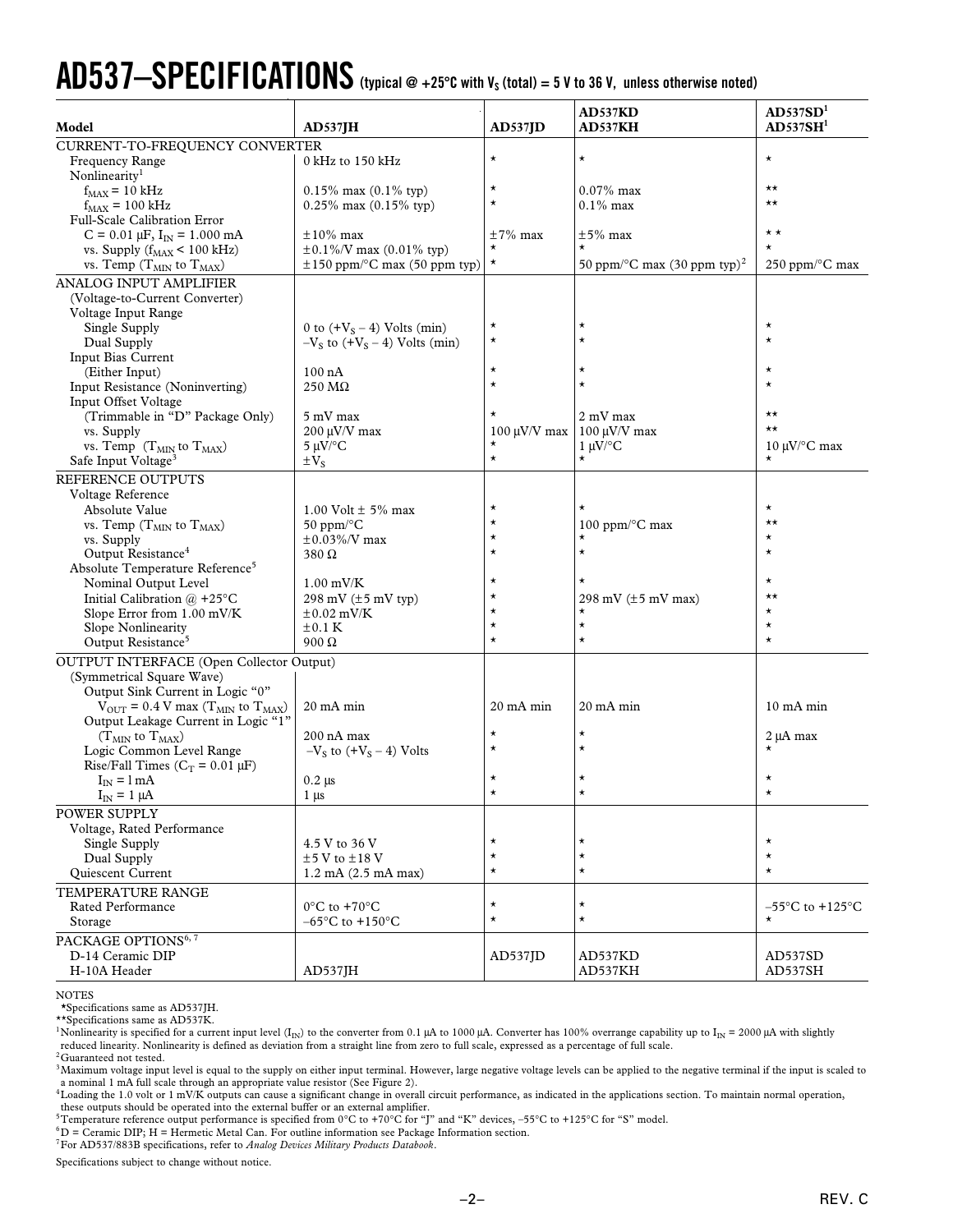#### **CIRCUIT OPERATION**

Block diagrams of the AD537 are shown above. A versatile operational amplifier (BUF) serves as the input stage; its purpose is to convert and scale the input voltage signal to a drive current in the NPN follower. Optimum performance is achieved when, at the full-scale input voltage, a 1 mA drive current is delivered to the current-to-frequency converter. The drive current to the current-to-frequency converter (an astable multivibrator) provides both the bias levels and the charging current to the externally connected timing capacitor. This "adaptive" bias scheme allows the oscillator to provide low nonlinearity over the entire current input range of 0.1 µA to 2000 µA. The square wave oscillator output goes to the output driver which provides a floating base drive to the NPN power transistor. This floating drive allows the logic interface to be referenced to a different level than  $-V_s$ . The "SYNC" input ("D" package only) allows the oscillator to be slaved to an external master oscillator; this input can also be used to shut off the oscillator.

The reference generator uses a bandgap circuit (this allows single-supply operation to 4.5 volts which is not possible with low T.C. Zeners) to provide the reference and bias levels for the amplifier and oscillator stages. The reference generator also provides the precision, low T.C. 1.00 volt output and the  $V<sub>TEMP</sub>$ output which tracks absolute temperature at 1 mV/K.

#### **V-F CONNECTION FOR POSITIVE INPUT VOLTAGES**

The positive voltage input range is from  $-V<sub>S</sub>$  (ground in single supply operation) to 4 volts below the positive supply. The connection shown in Figure 1 provides a very high (250 MΩ) input impedance. The input voltage is converted to the proper drive current at Pin 3 by selecting a scaling resistor. The full-scale current is 1 mA, so, for example a 10 volt range would require a nominal 10 kΩ resistor. The trim range required will depend on capacitor tolerance. Full-scale currents other than 1 mA can be chosen, but linearity will be reduced; 2 mA is the maximum allowable drive.

As indicated by the scaling relationship in Figure 1, a  $0.01 \mu$ F timing capacitor will give a 10 kHz full-scale frequency, and 0.001 µF will give 100 kHz with a 1 mA drive current. The maximum frequency is 150 kHz. Polystyrene or NPO ceramic capacitors are preferred for T.C. and dielectric absorption; polycarbonate or mica are acceptable; other types will degrade linearity. The capacitor should be wired very close to the AD537.



Figure 1. Standard V-F Connection for Positive Input Voltages

#### **V-F CONNECTIONS FOR NEGATIVE INPUT VOLTAGE OR CURRENT**

A wide range of negative input voltages can be accommodated with proper selection of the scaling resistor, as indicated in Figure 2. This connection, unlike the buffered positive connection, is not high impedance since the 1 mA F.S. drive current must be supplied by the signal source. However, very large negative voltages beyond the supply can be handled easily; just modify the scaling resistors appropriately. Diode CR1 (HP50822811) is necessary for overload and latchup protection for current or voltage inputs.

If the input signal is a true current source, R1 and R2 are not used. Full-scale calibration can be accomplished by connecting a 200 kΩ pot in series with a fixed 27 kΩ from Pin 7 to  $-V<sub>S</sub>$  (see calibration section, below).



Figure 2. V-F Connections for Negative Input Voltage or Current

#### **CALIBRATION**

There are two independent adjustments: scale and offset. The first is trimmed by adjustment of the scaling resistor R and the second by the (optional) potentiometer connected to  $+V<sub>S</sub>$  and the  $V_{OS}$  pins ("D" package only). Precise calibration requires the use of an accurate voltage standard set to the desired FS value and a frequency meter; a scope is useful for monitoring output waveshape. Verification of linearity requires the availability of a switchable voltage source (or a DAC) having a linearity error below  $\pm 0.005\%$ , and the use of long measurement intervals to minimize count uncertainties. *Every AD537 is automatically tested for linearity,* and it will not usually be necessary to perform this verification, which is both tedious and time-consuming.

Although drifts are small it is good practice to allow the operating environment to attain stable temperature and to ensure that the supply, source and load conditions are proper. Begin by setting the input voltage to 1/10,000 of full scale. Adjust the offset pot until the output frequency is 1/10,000 of full scale (for example 1 Hz for FS of 10 kHz). This is most easily accomplished using a frequency meter connected to the output. Then apply the FS input voltage and adjust the gain pot until the desired FS frequency is indicated. In applications where the FS input is small, this adjustment will very slightly affect the offset voltage, due to the input bias current of the buffer amplifier. A change of l kΩ in R will affect the input by approximately 100  $\mu$ V, which is as much as 0.1% of a 100 mV FS range. Therefore, it may be necessary to repeat the offset and scale adjustments for the highest accuracy. The design of the input amplifier is such that the input voltage drift after offset nulling is typically below  $1 \mu V$ <sup>o</sup>C.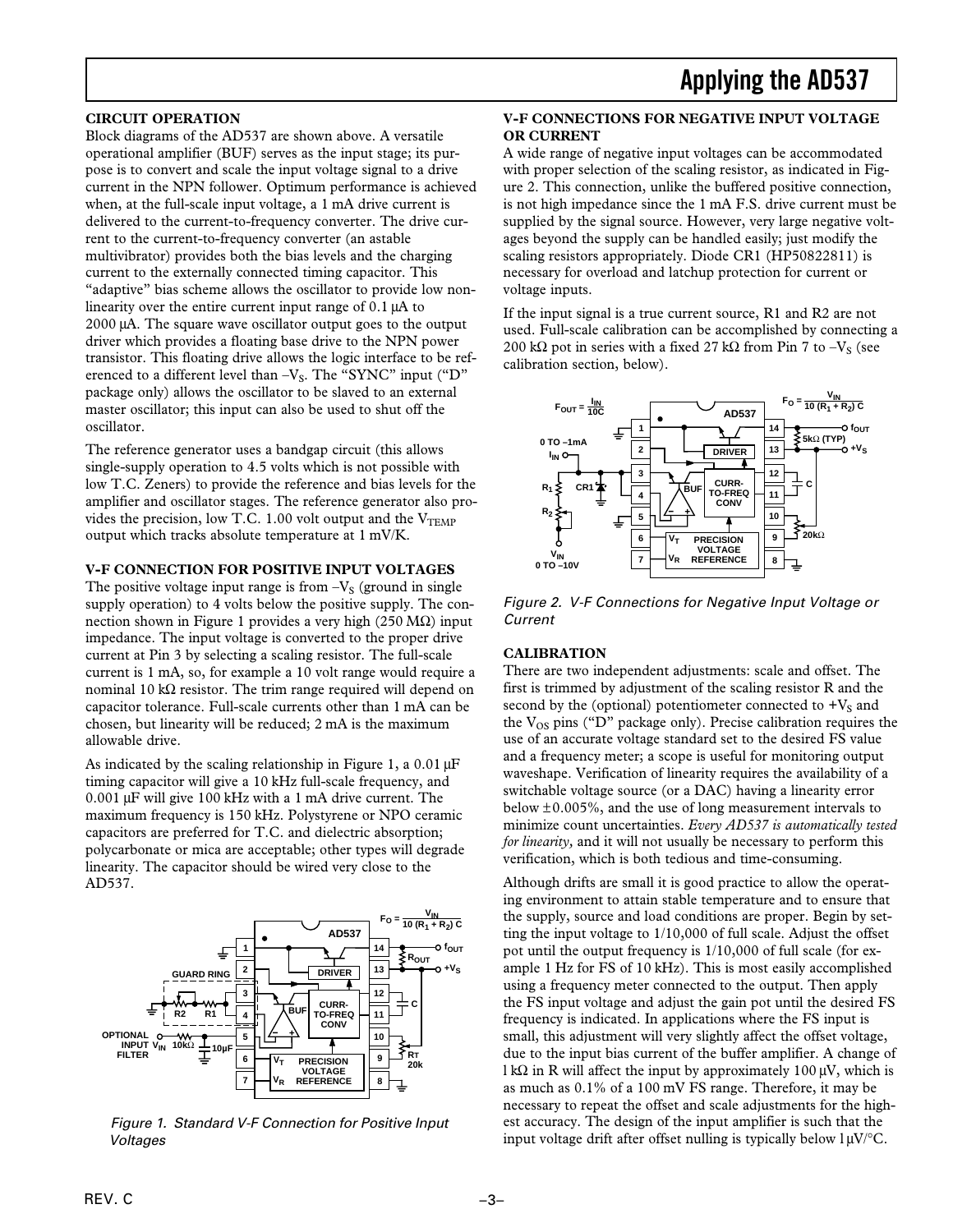In some cases the signal may be in the form of a negative current source. This can be handled in a similar way to a negative input voltage. However, the scaling resistor is no longer required, eliminating the capability of trimming full scale in this fashion. Since it will usually be impractical to vary the capacitance, an alternative calibration scheme is needed. This is shown in Figure 3. A resistor-potentiometer connected from the  $V_R$  output to  $-V_S$  will alter the internal operating conditions in a predictable way, providing the necessary adjustment range. With the values shown, a range of  $\pm 4\%$  is available; a larger range can be attained by reducing R1. This technique does not degrade the temperature-coefficient of the converter, and the linearity will be as for negative input voltages. The minimum supply voltage may be used.

Unless it is required to set the input node at exactly ground potential, no offset adjustment is needed. The capacitor C is selected to be 5% below the nominal value; with R2 in its midposition the output frequency is given by:

$$
f = \frac{I}{10.5 \times C}
$$

where *f* is in kHz, *I* is in mA and *C* is in µF. For example, for a FS frequency of 10 kHz at a FS input of 1 mA, C = 9500 pF. Calibration is effected by applying the full-scale input and adjusting R2 for the correct reading.

This alternative adjustment scheme may also be used when it is desired to present an exact input resistance in the negative voltage mode. The scaling relationship is then

$$
f = \frac{V}{R_{EXACT}} \times \frac{1}{10.5 \, C}
$$

The calibration procedure is then similar to that used for positive input voltages, except that the scale adjustment is by means of R2.



Figure 3. Scale Adjustment for Current Inputs

#### **INPUT PROTECTION**

The AD537 was designed to be used with a minimum of additional hardware. However, the successful application of a precision IC involves a good understanding of possible pitfalls and the use of suitable precautions.

The  $-V_{IN}$ , +V<sub>IN</sub> and I<sub>IN</sub> pins should not be driven more than 300 mV below  $-V_s$ . This would cause internal junctions to conduct, possibly damaging the IC. The AD537 can be protected from "below -V<sub>S</sub>" inputs by a Schottky diode, CR1 (HP5082-2811) as shown in Figure 3. It is also desirable not to drive  $+V_{IN} -V_{IN}$  and  $I_{IN}$  above  $+V_S$ . In operation, the converter will become very nonlinear for inputs above  $(+V<sub>S</sub> - 3.5 V)$ . Control currents above 2 mA will also cause nonlinearity.

The 80 dB dynamic range of the AD537 guarantees operation from a control current of 1 mA (nominal FS) down to 100 nA (equivalent to 1 mV to 10 V FS). Below 100 nA improper operation of the oscillator may result, causing a false indication of input amplitude. In many cases this might be due to short-lived noise spikes which become added to the input. For example, when scaled to accept a FS input of  $1 \text{ V}$ , the  $-80 \text{ dB}$  level is only 100  $\mu$ V, so when the mean input is only 60 dB below FS (1 mV), noise spikes of 0.9 mV are sufficient to cause momentary malfunction.

This effect can be minimized by using a simple low-pass filter ahead of the converter and a guard ring around the  $I_{IN}$  or  $-V_{IN}$ pins. For a FS of 10 kHz a single-pole filter with a time-constant of 100 ms (Figure 2) will be suitable, but the optimum configuration will depend on the application and type of signal processing. Noise spikes are only likely to be a cause of error when the input current remains near its minimum value for long periods of time; above 100 nA (1 mV) full integration of additive input noise occurs.

The AD537 is somewhat susceptible to interference from other signals. The most sensitive nodes (besides the inputs) are the capacitor terminals and the SYNC pin. The timing capacitor should be located as close as possible to the AD537 to minimize signal pickup in the leads. In some cases, guard rings or shielding may be required. The SYNC pin should be decoupled through a 0.005  $\mu$ F (or larger) capacitor to Pin 13 (+V<sub>S</sub>). This minimizes the possibility that the AD537 will attempt to synchronize to a spurious signal. This precaution is unnecessary on the metal can package since the SYNC function is not brought out to a package pin and is thus not susceptible to pickup.

#### **DECOUPLING**

It is good engineering practice to use bypass capacitors on the supply-voltage pins and to insert small-valued resistors (10  $\Omega$  to 100 Ω) in the supply lines to provide a measure of decoupling between the various circuits in a system. Ceramic capacitors of 0.1  $\mu$ F to 1.0  $\mu$ F should be applied between the supply-voltage pins and analog signal ground for proper bypassing on the AD537.

A decoupling capacitor may also be useful from  $+V<sub>S</sub>$  to SYNC in those applications where very low cycle-to-cycle period variation (jitter) is demanded. By placing a capacitor across  $+V_s$  and SYNC this noise is reduced. On the 10 kHz FS range, a 6.8  $\mu$ F capacitor reduces the jitter to one in 20,000 which adequate for most applications. A tantalum capacitor should be used to avoid errors due to dc leakage.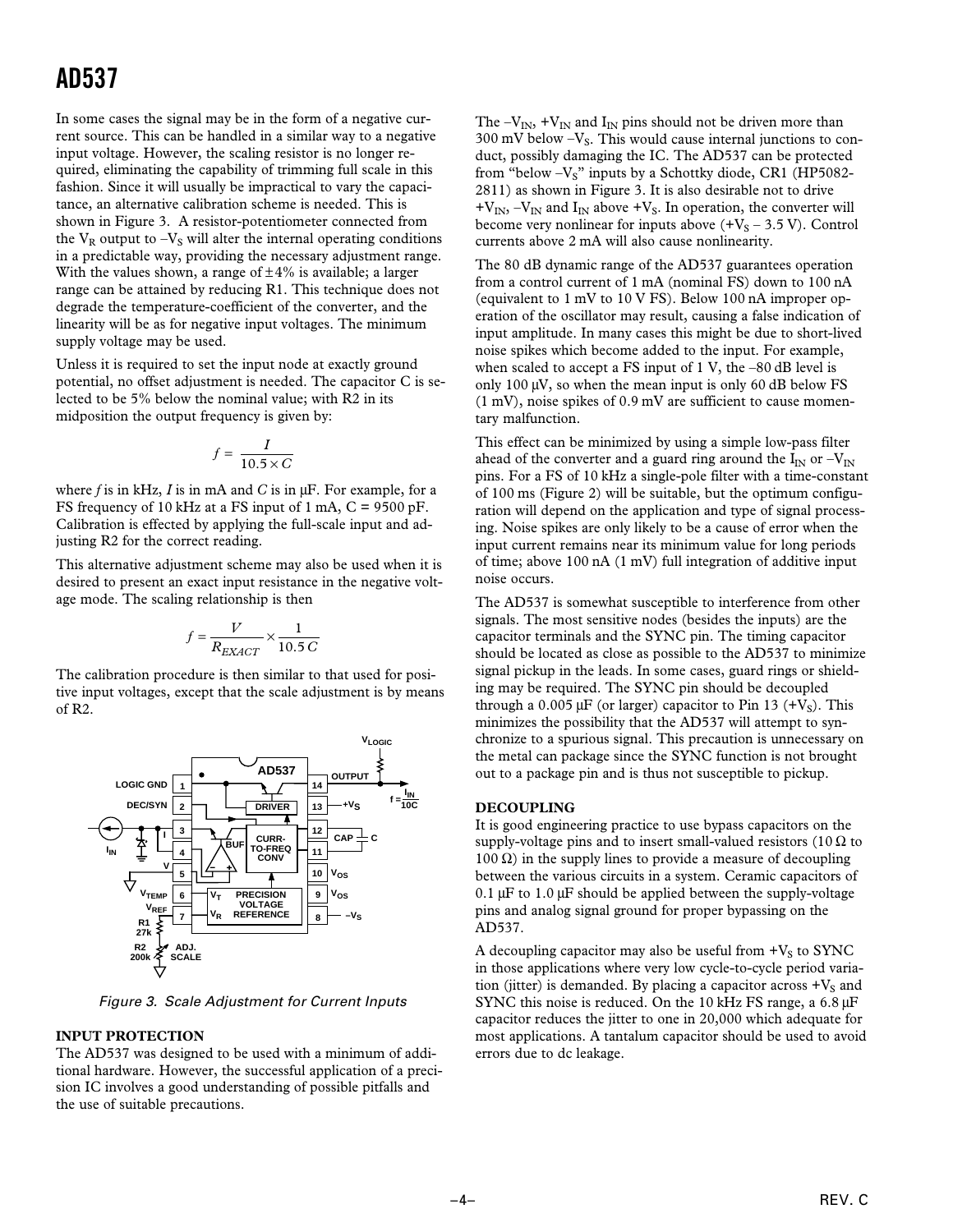#### **NONLINEARITY SPECIFICATION**

The preferred method for specifying linearity error is in terms of the maximum deviation from the ideal relationship after calibrating the converter at full scale and "zero". This error will vary with the full-scale frequency and the mode of operation. The AD537 operates best at a 10 kHz full-scale frequency with a negative voltage input; the linearity is typically within  $\pm 0.05\%$ . Operating at higher frequencies or with positive inputs will degrade the linearity as indicates in the Specification table. The shape of a typical linearity plot is given in Figure 4.



Figure 4a. Typical Nonlinearity Error Envelopes with 10 kHz F.S. Output



Figure 4b. Typical Nonlinearity Error with 100 kHz F.S. **Output** 

#### **OUTPUT INTERFACING CONSIDERATIONS**

The design of the output stage allows easy interfacing to all digital logic families. The collector and emitter of the output NPN transistor are both uncommitted; the emitter can be tied to any voltage between  $-V<sub>S</sub>$  and 4 volts below  $+V<sub>S</sub>$ . The open collector can be pulled up to a voltage 36 volts above the emitter regardless of  $+V_s$ . The high power output stage can supply up to 20 mA (10 mA for "H" package) at a maximum saturation voltage of 0.4 volts. The stage limits the output current at 25 mA; it can handle this limit indefinitely without damaging the device.

Figure 5 shows the AD537 with a standard 0 to  $+10$  volt input connection and the output stage connections. The values for the logic common voltage, pull-up resistor, positive logic level, and  $-V<sub>S</sub>$  supply are given in the accompanying chart for several logic forms.



Figure 5. Interfacing Standard Logic Families

#### **APPLICATIONS**

The diagrams and descriptions of the following applications are provided to stimulate the discerning engineer with alternative circuit design ideas. "Applications of the AD537 IC Voltageto-Frequency Converter", available from Analog Devices on request, covers a wider range of topics and concepts in data conversion and data transmission using voltage-to-frequency converters.

#### **TRUE TWO-WIRE DATA TRANSMISSION**

Figure 6 shows the AD537 in a true two-wire data transmission scheme. The twisted-pair transmission lines serves the dual purpose of supplying power to the device and also carrying frequency data in the form of current modulation. The PNP circuit at the receiving end represents a fairly simple way for converting the current modulation back into a voltage square wave which will drive digital logic directly. The 0.6 volt square wave which will appear on the supply line at the device terminals does not affect the performance of the AD537 because of its excellent supply rejection. Also, note that the circuit operates at nearly constant average power regardless of frequency.



Figure 6. True Two-Wire Operation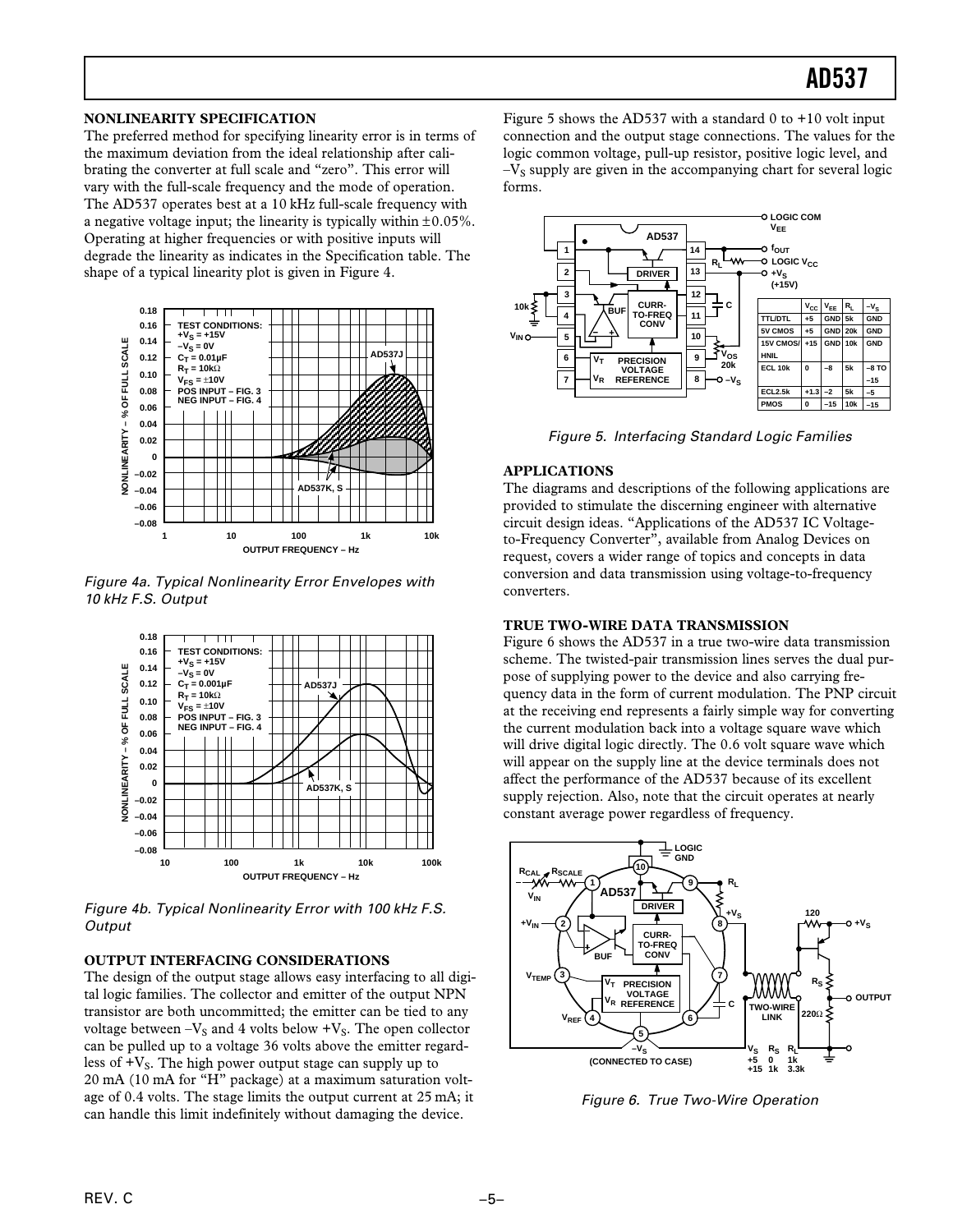### **F-V CONVERTERS**

The AD537 can be used as a high linearity VCO in a phaselocked loop to accomplish frequency-to-voltage conversion. By operating the loop without a low-pass filter in the feedback path (first-order system), it can lock to any frequency from zero to an upper limit determined by the design, responding in three or four cycles to a step change of input frequency. In practice, the overall response time is determined by the characteristics of the averaging filter which follows the PLL.

Figure 7 shows a connection using a low power TTL quad open-collector nand gate which serves as the phase comparator. The input signal should be a pulse train or square wave with characteristics similar to TTL or 5-volt CMOS outputs. Any duty cycle is acceptable, but the minimum pulse width is 40 µs. The output voltage is one volt for a 10 kHz input frequency. The output as shown here is at a fairly high impedance level; for many situations an additional buffer may be required.

Trimming is similar to V-F application trimming. First set the V<sub>OS</sub> trimmer to mid-scale. Apply a 10 kHz input frequency and trim the 2 k $\Omega$  potentiometer for 1.00 volts out. Then apply a 10 Hz waveform and trim the  $V_{OS}$  for 1 mV out. Finally, retrim the full-scale output at 10 kHz. Other frequency scales can be obtained by appropriate scaling of timing components.



Figure 7. 10 kHz F-V Converter

#### **TEMPERATURE-TO-FREQUENCY CONVERSION**

The linear temperature-proportional output of the AD537 can be used as shown in these applications to perform various direct temperature-to-frequency conversion functions; it can also be used with other external connections in a temperature sensing or compensation scheme. If the sensor output is used externally, it should be buffered through an op amp since loading that point will cause significant error in the sensor output as well as in the main V-F converter circuitry.

An absolute temperature (Kelvin)-to-frequency converter is very easily accomplished, as shown in Figure 8. The 1 mV per K output serves as the input to the buffer amplifier, which then scales the oscillator drive current to a nominal 298 µA at +25°C (298K). Use of a 1000 pF capacitor results in a corresponding frequency of 2.98 kHz. Setting the single 2 kΩ trimmer for the correct frequency at a well-defined temperature near +25°C will

normally result in an accuracy of  $\pm 2^{\circ}$ C from -55°C to +125°C (using an AD537S). An NPO ceramic capacitor is recommended to minimize nonlinearity due to capacitance drift.





#### **OFFSET TEMPERATURE SCALES**

Many other temperature scales can be set up by offsetting the temperature output with the voltage reference output. Such a scheme is shown by the Celsius-to-frequency converter in Figure 9. Corresponding component values for a Fahrenheit-tofrequency converter which give 10 Hz/°F are given in parentheses.



Figure 9. Offset Temperature Scale Converters Centigrade and (Fahrenheit) to Frequency

A simple calibration procedure which will provide  $\pm 2^{\circ}$ C accuracy requires substitution of a 7.27k resistor for the series combination of the 6.04k with the 2k trimmer; then simply set the 500 Ω trimmer to give 250 Hz at +25 $^{\circ}$ C.

High accuracy calibration procedure:

- 1. Measure room temperature in K.
- 2. Measure temperature output at Pin 6 at that temperature.
- 3. Calculate offset adjustment as follows:

$$
Offset Voltage (mV) = \frac{V_{TEMP} (Pin 6) (mV)}{Room temp (K)} \times 273.2
$$

- 4. Temporarily disconnect 49  $\Omega$  resistor (or 500  $\Omega$  pot) and trim 2 kΩ pot to give the offset voltage at the indicated node. Reconnect 49  $\Omega$  resistor.
- 5. Adjust slope trimmer to give proper frequency at room temperature  $(+25^{\circ}$ C = 250 Hz).

Adjustment for °F or any other scale is analogous.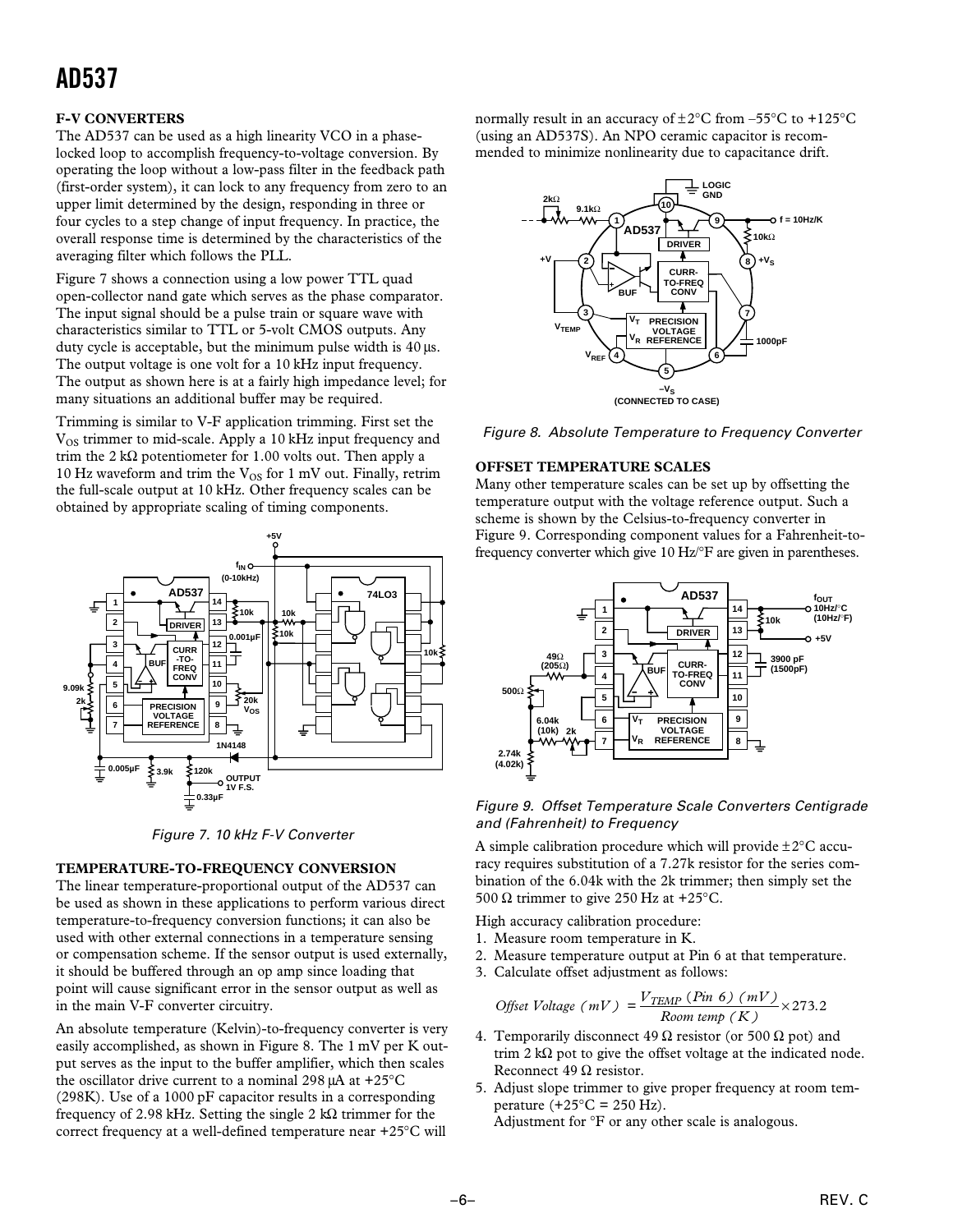#### **SYNCHRONOUS OPERATION**

The SYNC terminal at pin 2 of the DIP package can be used to synchronize a free running AD537 to a master oscillator, either at a multiple or a sub-multiple of the primary frequency. The preferred connection is shown in Figure 10. The diodes are used to produce the proper drive magnitude from high level signals. The SYNC terminal can also be used to shut off the oscillator. Shorting the terminal to  $+V_S$  will stop the oscillator, and the output will go high (output NPN off).



Figure 10. Connection for Synchronous Operation

Figure 11 shows the maximum pull-in range available at a given signal level; the optimum signal is a 0.8 to 1.0 volt square wave; signals below 0.1 volt will have no effect; signals above 2 volts p-p will disable the oscillator. The AD537 can normally be synchronized to a signal which forces it to a higher frequency up to 30% above the nominal free-running frequency, it can only be brought down about 1–2%.



Figure 11. Maximum Frequency Lock-ln Range vs. Sync Signal

#### **LINEAR PHASE LOCKED LOOP**

The phase-locked-loop F/V circuit described earlier operates from an essentially noise-free binary input. PLL's are also used to extract frequency information from a noisy analog signal. To do this, the digital phase-comparator must be replaced by a linear multiplier. In the implementation shown in Figure 12, the triangular waveform appearing across the timing capacitor is used as one of the multiplier inputs; the signal provides the other input. It can be shown that the mean value of the multiplier output is zero when the two signals are in quadrature. In this condition, the ripple in the error signal is also quite small. Thus, the voltage at Pin 5 is essentially zero, and the frequency is determined primarily by the current in the timing resistor, controlled either manually or by a control voltage.



Figure 12. Linear Phase-Locked Loop

Noise on the input signal affects the loop operation only slightly; it appears as noise in the timing current, but this is averaged out by the timing capacitor. On the other hand, if the input frequency changes there is a net error voltage at Pin 5 which acts to bring the oscillator back into quadrature. Thus, the output at Pin 14 is a noise-free square-wave having exactly the same frequency as the input signal. The effectiveness of this circuit can be judged from Figure 13 which shows the response to an input of 1 V rms 1 kHz sinusoid plus 1 V rms Gaussian noise. The positive supply to the AD537 is reduced by about 4 V in order to keep the voltages at Pins 11 and 12 within the common-mode range of the AD534.

Since this is also a first-order loop the circuit possesses a very wide capture range. However, even better noise-integrating properties can be achieved by adding a filter between the multiplier output and the VCO input. Details of suitable filter characteristics can be found in the standard texts on the subject.



Figure 13. Performance of AD537 Linear Phase Locked Loop

By connecting the multiplier output to the lower end of the timing resistor and moving the control input to Pin 5, a high resistance frequency-control input is made available. However, due to the reduced supply voltage, this input cannot exceed +6 V.

#### **TRANSDUCER INTERFACE**

The AD537 was specifically designed to accept a broad range of input signals, particularly small voltage signals, which may be converted directly (unlike many V-F converters which require signal preconditioning). The 1.00 V stable reference output is also useful in interfacing situations, and the high input resistance allows nonloading interfacing from a source of varying resistance, such as the slider of a potentiometer.